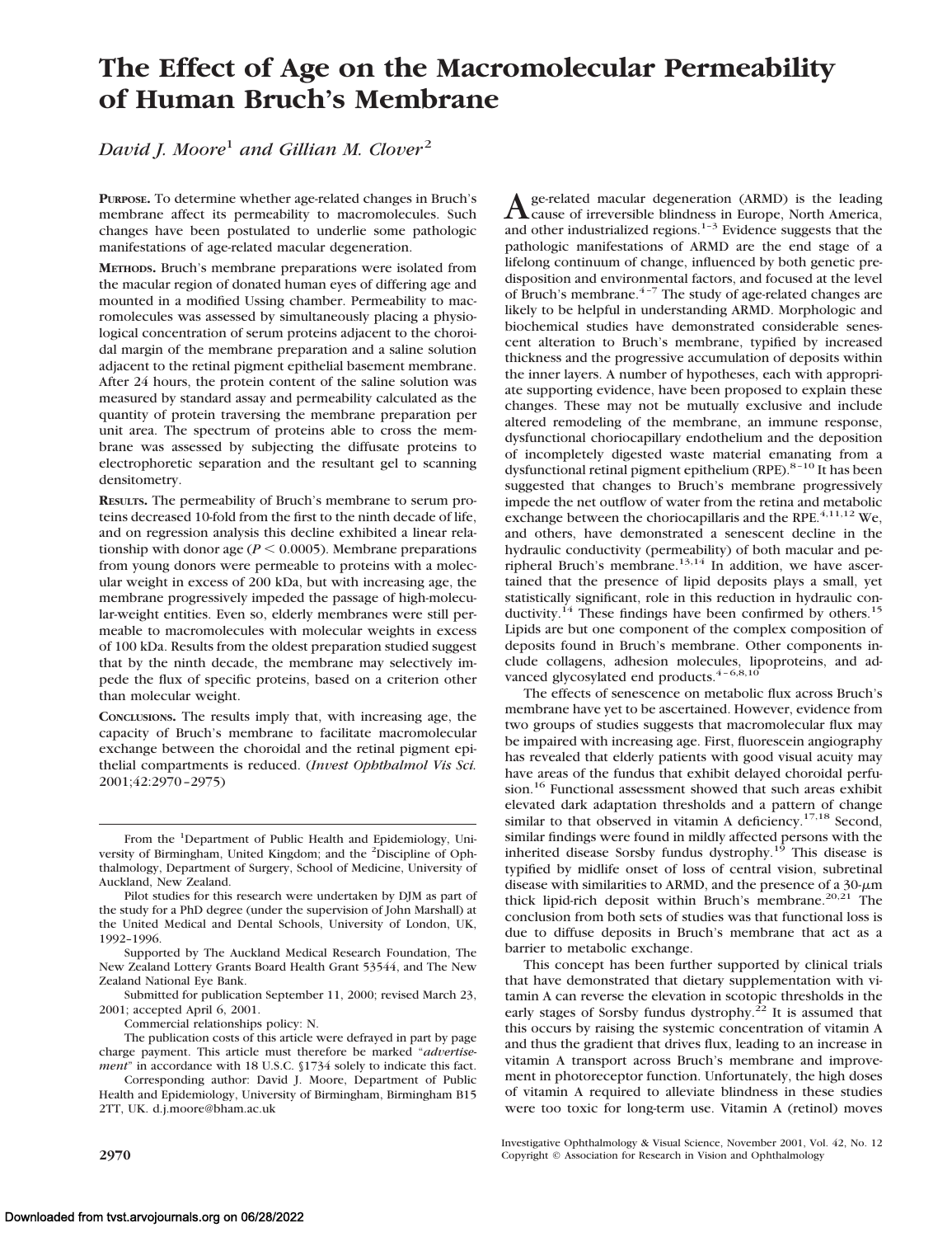

**FIGURE 1.** The modified Ussing chamber used in the determination of permeability. A Bruch's membrane preparation (a) was mounted so that it formed the only barrier between two compartments  $(b<sup>1</sup>, b<sup>2</sup>)$ . A solution of serum proteins was placed in  $b<sup>1</sup>$  and an equal volume of saline in b<sup>2</sup>. The compartments were covered with vented caps (c) and the contents agitated by magnetic bars (d) rotated by an external magnetic stirrer (e). After 24 hours, the protein content of the saline solution was measured.

across Bruch's membrane bound to a carrier, retinoid-binding protein (RBP), and an associated protein, transthyretin.<sup>23</sup> This complex has a combined molecular weight of 75 kDa. Therefore, for good vision to be maintained, Bruch's membrane has to be readily permeable to entities of considerable mass and size. There is no information on the macromolecular permeability of human Bruch's membrane or its variation throughout life.

Using human serum as a tracer, the purpose of this study was to measure the macromolecular permeability of human macular Bruch's membrane, the magnitude of the molecular weight limit imposed on macromolecular transport, and the effect of age on these parameters.

# **METHODS**

# **Donor Eyes**

The University of Auckland Human Subjects Ethics Committee granted ethical approval for this study, and all procedures were in accordance with the Declaration of Helsinki. Seventeen human eyes with no known ophthalmic disease were obtained from the New Zealand National Eye Bank, where the next of kin had given permission for donor tissue to be used for research. Corneas had previously been removed from all eyes for use in transplantation surgery. Donor age ranged from 9 to 85 years, and eyes reached the laboratory with a mean delay of  $36.45 \pm 23.49$  hours from time of death. Little information was available concerning the eye history of the donors. None of the eyes used in this study had undergone cataract surgery or other invasive procedures, and on macroscopic examination of the retina during dissection, no manifestations of overt senescence or other disease was discernible.

# **Permeability Measurement**

A Bruch's membrane preparation was isolated from the macular region of each eye and mounted in a modified Ussing chamber (Fig. 1), in a manner identical with that described for measuring hydraulic conductivity.13

Once mounted in the chamber, a 4-mm-diameter area of the preparation (Fig. 1, a) formed the only barrier between two identical

compartments ( $b<sup>1</sup>$  and  $b<sup>2</sup>$ ). Human serum (1.25 ml) of concentration 90.17  $\pm$  1.81 mg/ml was placed in the compartment adjacent to the choroidal surface of the preparation  $(b<sup>1</sup>)$ . Simultaneously, the same volume of 0.855% sodium chloride solution was placed in the compartment adjacent to the RPE basement membrane  $(b<sup>2</sup>)$ . This concentration of sodium chloride was of equal osmolarity to the serum. The compartments were covered with caps (c) that contained vents to ensure no pressure gradients were introduced during fitting. The contents of each compartment were agitated by a small magnetic bar (d) rotated at 150 rpm by a magnetic stirrer (e). Both the chamber and the solutions were pre-equilibrated to 22  $\pm$  1°C and maintained at this temperature. After 24 hours, the amount of serum flux through the membrane preparation was determined by assaying the protein content of the sodium chloride solution in compartment  $b^2$ . This was accomplished with a commercially available protein assay kit (Sigma, St. Louis, MO). Briefly, this kit exploits the fact that proteins reduce alkaline Cu (II) to Cu (I) in a concentration-dependent manner, by using a chromogenic reagent, bicinchoninic acid, that combines with Cu (I) to form a purple complex. This complex was detected and quantified using a spectrophotometer, as it possesses an absorbance maximum at 562 nm. Bovine serum albumin was used as a standard. Permeability was calculated as the quantity of serum protein traversing the membrane preparation per unit area in 24 hours.

### **Serum**

Strict control was undertaken to ensure that all the serum used in this study was, as far as possible, identical. A single frozen batch was purchased, thawed on arrival at the laboratory, and then divided into aliquots before being refrozen and stored at  $-40^{\circ}$ C. Individual aliquots were thawed and used as required, with any excess being discarded. Thus, all serum underwent the same minimal freeze–thaw regimen. No storage-related changes were observed in the composition of the serum during the duration of this study.

## **Protein Separation**

To ascertain the molecular weight of macromolecules capable of traversing selected Bruch's membrane preparations, diffusate proteins in the sodium chloride solution underwent a fourfold concentration by microcentrifugation and subsequent separation by polyacrylamide gel electrophoresis. Some of the solution in compartment  $b^2$  (400  $\mu$ I) was added to a microconcentrator tube (Millipore, Bedford, MA) and centrifuged at 2000*g* at 4°C for 30 minutes. The microconcentrator tubes possessed low protein-binding characteristics and retained entities with a molecular weight higher than 5 kDa. The filtrate containing proteins of weight lower than this mass was discarded. The separation of proteins in the filtrate was undertaken by sodium dodecyl sulfate– polyacrylamide gel electrophoresis, according to the method of Laemmli.<sup>24</sup> Filtrate protein (40  $\mu$ g) was separated on a 7.5% acrylamide gel, along with a range of molecular weight marker proteins and a serum sample as a standard. Gels were initially stained with Coomassie brilliant blue R-250 and visualization subsequently enhanced by silver staining using a commercially available kit (Sigma). Gel images were digitally scanned and subjected to densitometric analysis on computer (NIH Image, ver. 1.62; provided in the public domain by the National Center for Biotechnology Information, Bethesda, MD; available at http://www.ncbi.nlm.nih.gov).

# **Statistical Analysis**

Because of the nature and duration of the testing, it was not possible to repeat measures of permeability. Through pilot studies we were aware that prolonged incubation (72 hours) with physiological solutions could result in microbial growth on the inner and outer surfaces of an isolated Bruch's membrane preparation. We wanted to avoid this situation and therefore used the shortest incubation period that would allow the study to be successfully undertaken. All assays were performed in duplicate or triplicate. Data are expressed as mean  $\pm$  SD. Regression analysis on the senescent profile of permeability was un-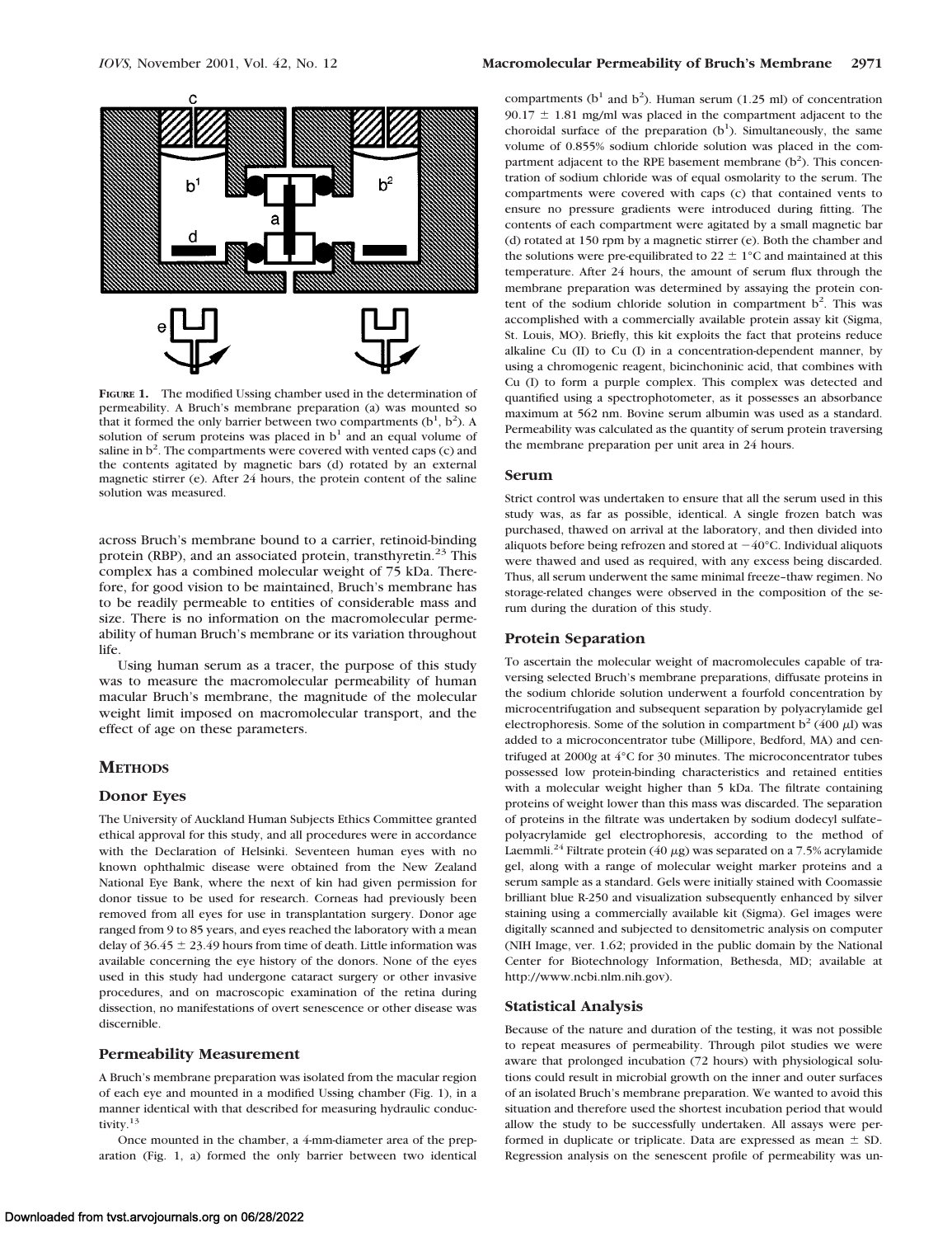

dertaken on computer (Deltagraph, ver. 4.01; Deltapoint/SPSS, Chicago, IL). The significance of correlation analysis was determined by Student's *t*-test.  $P \le 0.05$  was considered statistically significant.

# **RESULTS**

#### **Permeability**

The permeability of Bruch's membrane for serum proteins was found to decrease throughout life (Fig. 2). The magnitude of the decrease was 10-fold, from approximately  $250 \mu g/mm^2$  per 24 hours in the first two decades of life to 25  $\mu$ g/mm<sup>2</sup> per 24 hours in the ninth decade. Despite the lack of data from the third and fourth decades, regression analysis demonstrated a significant linear relationship between permeability and age  $(R^2 = 0.881, P \le 0.0005)$ . There was no correlation between the postmortem delay before testing and either permeability  $(P > 0.1)$  or donor age  $(P > 0.1)$ .

The quantity of protein to traverse a Bruch's membrane preparation during the 24-hour incubation period was never more than 3.5% of the total protein available. For most of the membranes, this value was below 1.5%. Therefore, there was only negligible reduction in the concentration gradient across the membrane during testing. However, this reduction was largest in preparations from younger donors because of their greater permeability. As such, measures of permeability in these specimens may be marginally underestimated when compared with those from older donors.

## **Protein Separation**

Typical electrophoretic profiles of the proteins able to traverse Bruch's membranes of differing age are shown in Figure 3. Up to 100 kDa, all profiles appeared similar and comparable to the serum standard, indicating that the membrane presented only a nonselective impediment to the flux of macromolecules less than this mass. This range encompassed most of the serum proteins.

Above this range, it was evident that serum proteins with a molecular weight up to and higher than 200 kDa were able to traverse the membrane. However, when compared with the serum control, it became manifest that the flux of proteins of very high molecular weight was inhibited by the membrane preparation.

**FIGURE 2.** The correlation between donor age and the macromolecular permeability of Bruch's membrane. Each point represents the mean  $\pm$ SD of duplicate assays to determine the quantity of serum protein able to diffuse through a unit area of isolated Bruch's membrane preparation in 24 hours. Error bars are shown only where the SD falls outside the area encompassed by the symbol. On first-order regression analysis, permeability =  $-3.027 \times age + 270.545$  $(R^2 = 0.881, P \le 0.0005).$ 

Age-related differences in profiles, most readily discernible on densitometric analysis, were apparent for proteins higher than 100 kDa (Fig. 4). The profiles from young Bruch's membrane contained four distinct protein bands with molecular weight greater than 120 kDa (Fig. 4, asterisks). With increasing age, the quantity of each of these proteins gradually decreased, indicating a progressive senescent impediment of their flux by the membrane. However, these proteins constitute only a small fraction of the total serum compliment, and their restriction by the membrane cannot account for the massive reduction in permeability seen in Figure 2.

In the membrane preparation from an 85-year-old donor, there appeared to be selective restriction of flux (Fig. 4). In the density profile of the diffusate of this preparation, the quantity of the protein represented by the peak labeled x, was considerably lower than the protein of greater mass, labeled y. However, both proteins were equally represented in the diffusates of younger specimens. This suggests that the flux of the smaller protein (y) was preferentially impeded by the membrane in this elderly specimen.

#### **DISCUSSION**

This is the first study to measure the permeability of human Bruch's membrane to macromolecules, $^{25}$  the first to attempt to determine the size exclusion limit of the membrane, and the first to ascertain the effects of senescence on the barrier the membrane presents to the flux of entities other than water.

There are a number of important areas regarding the method used in this study that warrant discussion. The number of specimens used in this study could be considered small; however, it is in keeping with other studies measuring permeability of human Bruch's membrane.<sup>13,14,26,27</sup> The primary reasons for these limitations were a lack of donor eyes for which research permission had been given by the next of kin, competition for donor material from other studies, and the duration of each measure of permeability. With prior knowledge of these limitations, we did not set out to investigate topographical or bilateral variation in macromolecular permeability, or to correlate histologic features with permeability. These areas still require investigation.

A criticism of this study is that we used a Bruch's membrane preparation that contained an adherent portion of the under-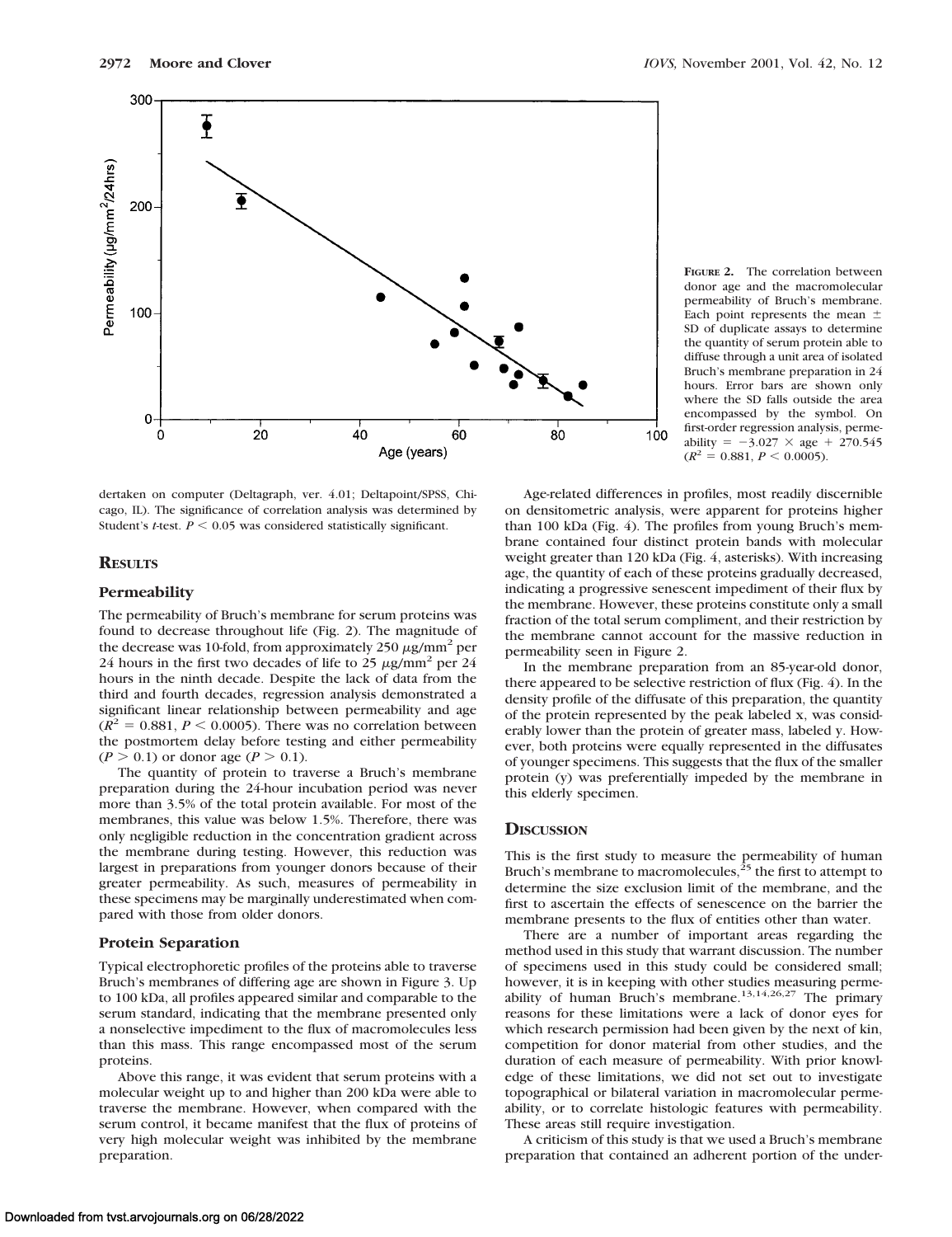

**FIGURE 3.** Typical electrophoretic profiles of serum proteins able to diffuse through Bruch's membrane preparations of differing age. *Lane S*: whole serum for comparison.

lying choroid. Since we first reported the isolation of such a preparation and discussed its relative merits,<sup>13</sup> it has become the standard for use when measuring the hydraulic permeability of Bruch's membrane.<sup>13-15,26,27</sup> In our experience, attempts to remove choroidal elements result in deformation and damage to Bruch's membrane, rendering it unfit for further study. The attached choroid can be viewed as two components, the choriocapillaris and the stroma, with both having different effects on permeability. First, the border between the choriocapillaris and the outer limit of Bruch's membrane is difficult to define, because the outer collagenous layer extends to form the intercapillary columns of the choriocapillaris. Similar to Bruch's membrane, these columns undergo age-related alteration, becoming broader and accumulating deposits.<sup>28,29</sup> As such, they may also influence metabolic exchange between the choroid and RPE. Second, extending from the choriocapillaris to the outer edge of the preparation was a large portion of stroma. Hydraulic conductivity studies have demonstrated that the barrier presented by this stromal component is infinitesimal when compared with that of Bruch's membrane.<sup>26</sup>

Our previous studies suggest that the total thickness of isolated membrane preparations decreases with increasing age,

primarily because of age-related choroidal atrophy within the stroma. $30$  If such a trend were to have a biophysical effect it would be to increase permeability, and it therefore cannot explain the age-related decrease in the macromolecular permeability observed in the present study. The only effect of the stromal component of preparations would be to mask an even greater senescent decline in permeability. Therefore, the senescent decrease in macromolecular permeability must result from alteration to factors intrinsic to Bruch's membrane.

In planning this study, we assumed that some of the serum protein molecules might be too large to traverse the membrane. Therefore, there was a need to reduce any osmotic fluid movement that could have resulted in the development of a hydrostatic gradient and a reduction in the concentration gradient across the tissue. We attempted to lessen the osmotic potential by placing a sodium chloride solution of equal osmolarity to the serum in the adjacent compartment of the modified Ussing chamber. Theoretically, this approach is flawed, in that the diffusion coefficient of  $Na<sup>+</sup>Cl<sup>-</sup>$  in both free solution and Bruch's membrane would be expected to be greater than that of any given protein component of serum. Thus the  $Na<sup>+</sup>Cl<sup>-</sup>$  would more rapidly distribute between the compartments and would not act to reduce the development of a hydrostatic gradient or of a reduction in the serum concentration gradient. However, we observed no differential in the volume of fluid between the Ussing chamber compartments after a 24-hour incubation period. In pilot studies in which water was used instead of a sodium chloride solution, an increase in volume of approximately 10% to 15% was measured in the serum compartment over the same incubation period.



**FIGURE 4.** Density plots of the higher molecular weight protein bands contained within the electrophoretic profiles shown in Figure 3. There was a gradual age-related reduction in the presence of the highest molecular weight proteins (\*). In addition, the flux of the protein represented by peak x appeared to be selectively restricted by the Bruch's membrane of an 85-year-old donor eye when compared with the protein of a slightly larger mass represented by peak y.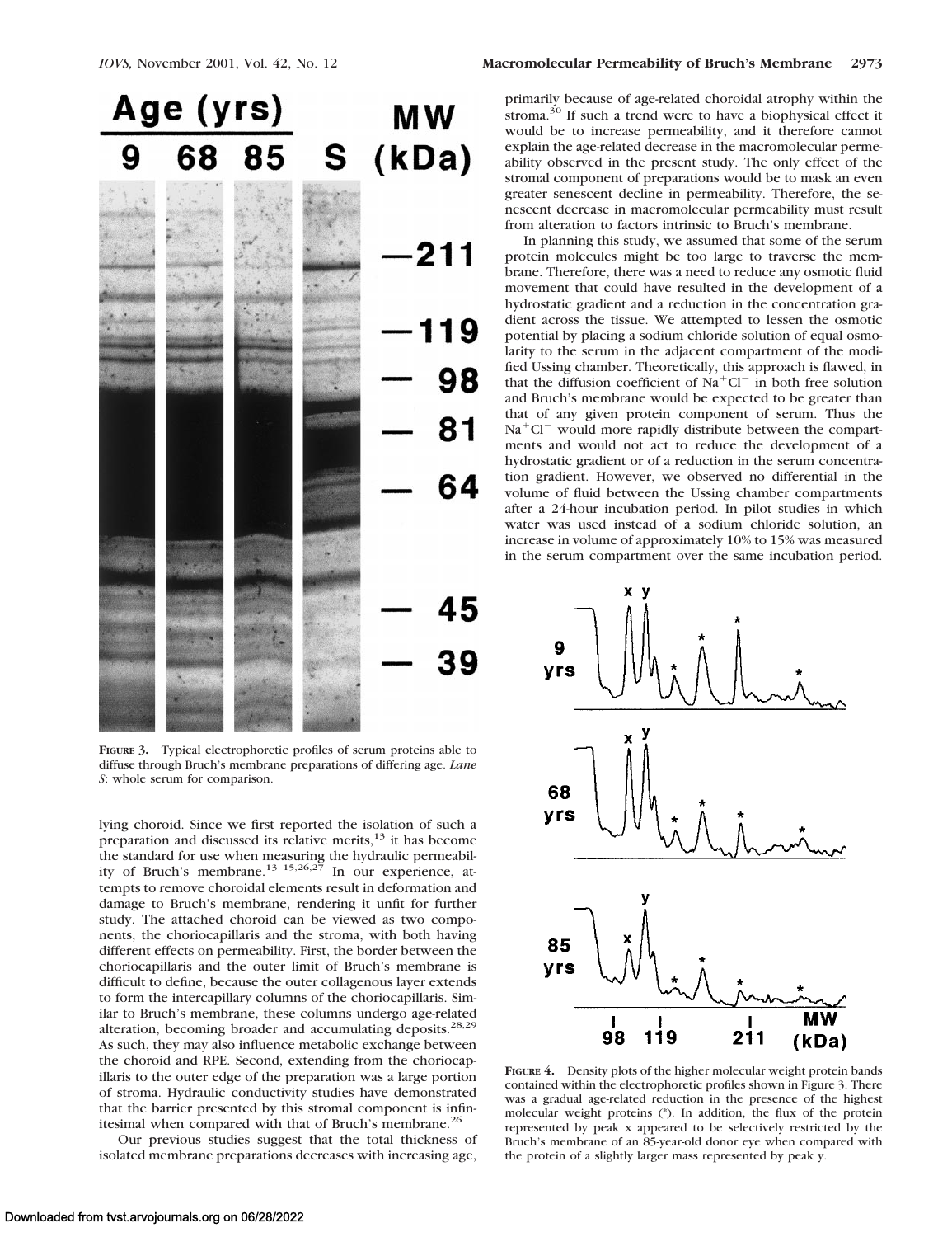Thus, the sodium chloride solution substantially neutralized the development of a hydrostatic gradient.

The electrophoretic separation of diffusate protein was undertaken using a denaturing buffer system, and therefore the actual molecular weight of proteins capable of traversing Bruch's membrane may be greater than those measured in this study.

We possessed minimal clinical information about the donors, and it is possible that some donors had diseases or had undergone treatments that influenced our results. However, macroscopic examination during dissection did not identify any eyes with features of overt senescence, other disease, or laser treatment. Combined with the consistency of the data, this indicates that the results represent the normal aging profile of the macromolecular permeability of Bruch's membrane.

Our results indicate that senescence has three effects on the membrane's macromolecular permeability. First, with increasing age, the membrane progressively impedes the flux of all macromolecules. Second, the molecular weight exclusion limit of the membrane gradually reduces with age, with the large macromolecules that were able to pass through the membrane in youth being excluded or restricted in old age. Third, by the ninth decade the membrane may selectively impede the passage of specific macromolecules, with this restriction based on criteria other than molecular weight.

This senescent decline in permeability lends considerable support to the current hypothesis of the ageing Bruch's membrane's presenting an increasing barrier to metabolic exchange between the choriocapillaris and the RPE. $4,11,12$  A recent pilot study using similar methods also supports this concept.<sup>31</sup> The decline in permeability, in the absence of obvious disease, indicates either that there is a large excess capacity for flux within Bruch's membrane and/or that there is a tolerance to reduced flux in adjacent tissues. However, a permeability threshold can be envisaged below which rates of metabolic exchange become limiting for maintenance of the overlying retina, which may contribute to pathologic manifestations of outer retinal senescence. An investigation comparing the permeability of the membrane from eyes with and without early signs of ARMD would be useful in this respect.

The current experimental procedures did not allow precise determination of the size-exclusion limit of the membrane preparations. However, we were able to ascertain that this limit was greater than 200 kDa in the young and reduced to between 100 and 200 kDa in the elderly. A barrier of this magnitude would be insufficient to exclude the vitamin A-RBPtransthyretin complex. However, the discovery of choriocapillary-derived fibrinogen (340 kDa) and compliment components C<sub>1q</sub> (400 kDa) and C<sub>3c</sub> ( $\approx$  185 kDa) at the outer limit of the outer collagenous layer support our findings of Bruch's membrane as a barrier to larger macromolecules.<sup>32</sup>

Assessment of the physiological impact of a decline in the size exclusion limit of the membrane is limited. One approach would be to draw comparisons with the exclusion limits of the routes of flux across the choriocapillary endothelium. Unfortunately, most studies on the latter have been undertaken on animal models, and the application of findings to the present human study is precluded by species variation in ocular architecture and the resultant differing metabolic demands of the retinas.33–37

The mechanism that brings about a reduction in permeability is unknown. That the decline appears to begin early in life before major accumulation of deposits within the membrane suggests that a combination of factors are involved. For the most part permeability depends on the thickness and the porosity of the membrane, dictated by the state of the fibers, the interfiber matrix, and the deposition of lipid-rich debris. Any mechanism acting to alter one or more of these components could alter permeability. A combination of mechanisms is envisaged. For example, altered remodeling of the membrane could reduce porosity, leading to a decrease in permeability, precipitating the deposition of debris, which further decreases permeability. Support for such concepts comes from a recent pilot study in which reduced dimensions of pores were reported in the fibrous layers of elderly membranes.<sup>38</sup>

The specific restriction by an elderly membrane of one macromolecule compared with another of similar molecular weight could be due to a combination of two factors. First, the restricted protein may possess a more globular structure giving it greater dimensions and the inability to pass through narrowed flux routes. Second, selectivity may occur based on the electrostatic charge carried by the molecule and the membrane at physiological pH. Similar to all basement membrane systems, Bruch's membrane is rich in proteoglycans, the glycosaminoglycan moieties of which are some of the most highly negatively charged molecules in the body and have been shown to endow extracellular matrices with selective filtration properties.<sup>39-41</sup> Alteration in glycosaminoglycan content has been shown to change the macromolecular permeability of extracellular matrices.<sup>41</sup> No study has directly assessed senescent variation in the proteoglycan content of Bruch's membrane. However, it has been determined that glycosaminoglycans are synthesized in the same ratio throughout life, but after the age of 70 there is an increase in the molecular weight of proteoglycans in Bruch's membrane.<sup>42</sup> Alteration in proteoglycan content and structure may give rise to a change in the charge selectivity of the membrane and differential exclusion of molecules in the elderly membrane, as observed in this study.

From the vitamin A supplementation studies in persons with scotopic threshold defects due to Sorsby fundus dystrophy, we know that it is possible to overcome presumed flux inhibition by Bruch's membrane and reverse visual function loss. For supplementation to be a viable therapy, a diet rich in or supplemented with all the metabolites needed by the outer retina would be required. Unfortunately, the spectrum of metabolites remains unknown. Another strategy would be to elevate permeability by removing the barrier within the membrane. Pilot studies on the feasibility of such an approach are needed.

### *Acknowledgments*

The authors thank the Transplant Coordinators Margaret Small, Rosalie Gow, and Jayne Chaulk for invaluable assistance in obtaining donor material and Nigel Brookes and Steve Edgar for supplying technical assistance.

#### *References*

- 1. Evans J. Causes of blindness and partial sight in England and Wales. *Studies on Medical and Population Subjects.* No. 57. London: Her Majesty's Stationary Office; 1995:1990–1991.
- 2. Klein R, Klein BEK, Linton KLP. Prevalence of age-related maculopathy: The Beaver Dam Eye Study. *Ophthalmology.* 1992; 99:933–943.
- 3. Mitchell P, Smith W, Attebo K, Wang JJ. The prevalence of agerelated maculopathy in Australia: The Blue Mountains Eye Study. *Ophthalmology.* 1995;102:1450–1460.
- 4. Sarks SH. Aging and degeneration in the macular region: a clinicopathological study. *Br J Ophthalmol.* 1976;60:324–341.
- 5. Feeney-Burns L, Ellersieck MR. Age related changes in the ultrastructure of Bruch's membrane. *Am J Ophthalmol.* 1985;100:686– 697.
- 6. Green WR, Enger C. The 1992 Lorenz E Zimmerman Lecture. Age related macular degeneration histopathologic studies. *Ophthalmology.* 1993;100:1519–1535.
- 7. Ramrattan RS, van der Schaft TL, Mooy CM, de Bruijn WC, Mulder PGH, de Jong PTVM. Morphometric analysis of Bruch's membrane,